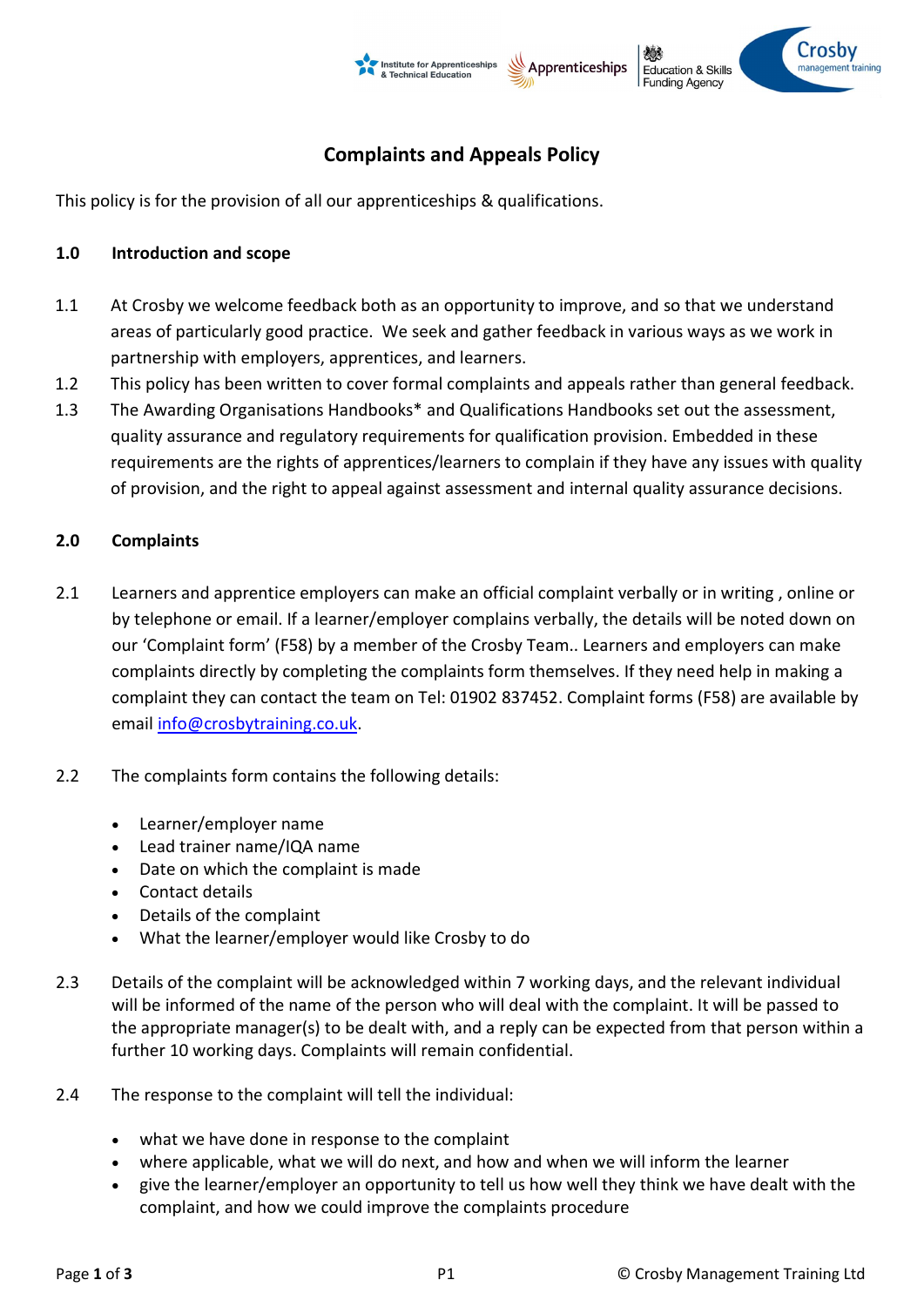2.5 The Quality Manager will review the complaints procedure on an annual basis. Learners will be able to contribute to this review.

Apprenticeships

Education & Skills **Funding Agency** 

**Institute for Apprenticeships**<br>& Technical Education

2.6 The details of all complaints will be recorded on a 'continuous improvement feedback log'. The Quality Manager is responsible for identifying any patterns, trends and improvement areas from the log and implementing continuous improvement actions.

# 3.0 Appeals

- 3.1 This policy has been formulated to ensure that learners are treated fairly in assessment. It will enable learners to enquire, question or appeal against an assessment decision. Its purpose is to attempt to reach agreement between the learner/employer and assessor at the earliest opportunity. It will ensure openness and fairness with standardised approaches and records. It facilitates the right of appeal to the relevant Awarding Organisation (AO) where internal appeals prove unsatisfactory. It protects the interests of learner and the integrity of the qualification.
- 3.2 We will:
	- Inform learners of the appeals policy and procedures at induction
	- Record and validate any appeal
	- Forward the appeal to the relevant AO when a learner considers that a decision continues to disadvantage them after the internal appeals process has been exhausted
	- Keep records of any appeals for external quality assurance for a minimum of 18 months
	- Provide a staged and fair appeals process
	- Take appropriate action to protect the interests of other learners and the integrity of the qualification, where the outcome of an appeal questions the validity of other results
	- Monitor appeals to inform quality improvement
- 3.3 The Centre provides copies of the appeals form (CMTF59) on request. The form must be completed by both the learner and trainer/assessor and requires the following details:
	- Full name and registration number of the learner
	- Full name of the trainer/tutor
	- Full name of the IQA
	- Date when the dispute occurred
	- Details of the assessment/unit/decisions under dispute

# 4.0 Appeals Procedure

#### Stage 1 Informal

The learner consults with assessor within 5 weeks following the assessment decision, to discuss and attempt to resolve the disputed assessment decision. If unresolved the appeals form is completed, and appeal moved to stage 2.

### Stage 2 Review

The disputed assessment decision is reviewed by an IQA or manager. The learner is notified of findings on the appeal form and either agrees or disagrees with the findings. If unresolved moved to stage 3.

'roshy